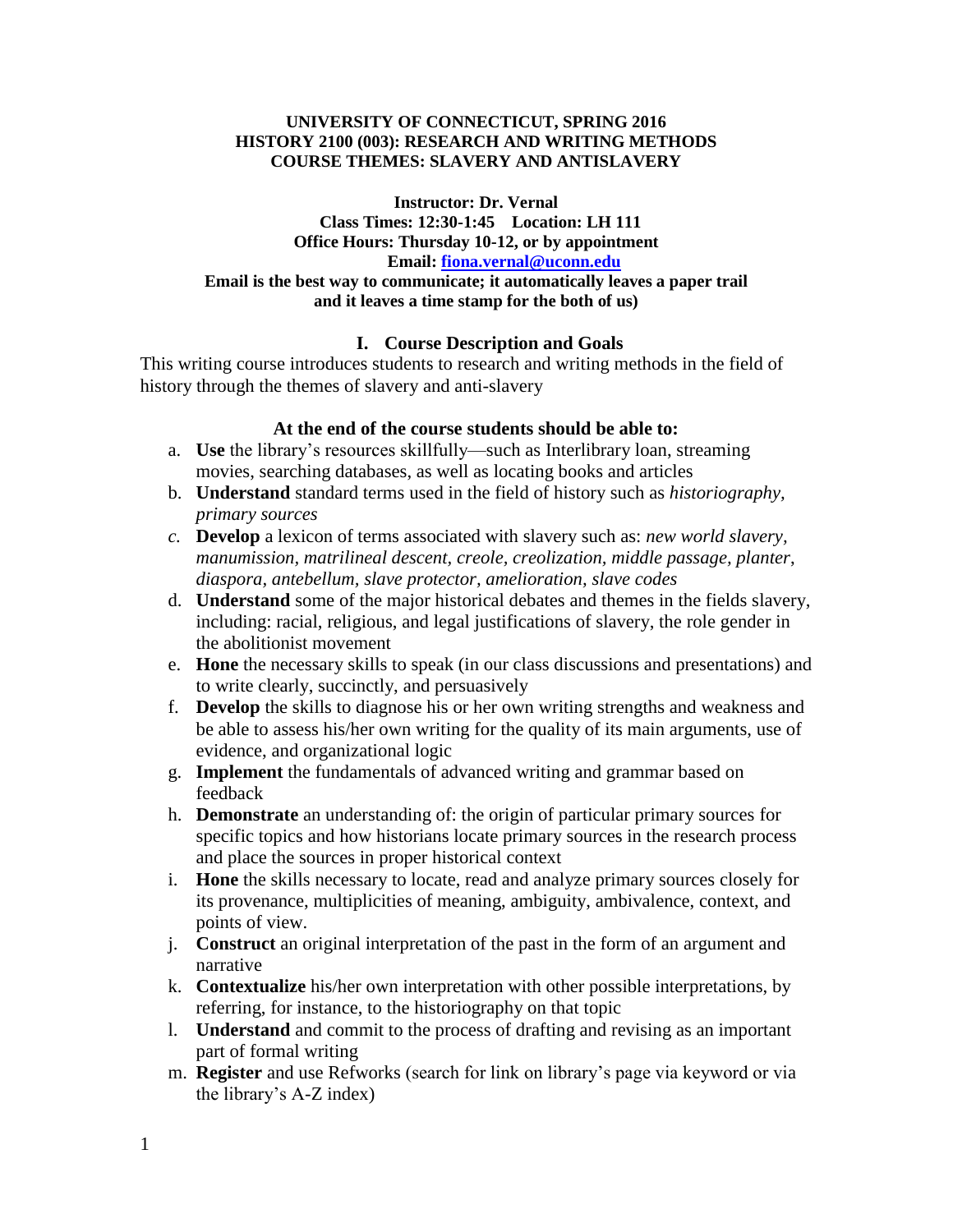- n. **Sign up for** and use interlibrary loan (ILL);(search for link on library's page via keyword or via library's A-Z index)
- o. **Understand** the purpose of a different kinds of history assignments such as book reviews, historiography papers, research papers
- p. **Produce** a research paper based on primary sources as a final assignment
- q. **Learn** and **Practice** formatting of the Chicago Style citations used in history

#### **II. Course Structure and Policies**

Attendance is mandatory. Medical, Athletic, NEAG-related and other legitimate absences will be excused with the appropriate paperwork from Health Services or athletic administrator; and via arrangement with Dr. Vernal. Students are responsible for planning ahead for any scheduled (meaning that you know ahead of time that there will be a conflict) work or classes that will be missed and make up that work. Forward all relevant paperwork involving accommodations as soon as possible. If you become ill, experience a family emergency, please have someone contact me via email—as soon as it is possible—so we can make arrangements. If you miss a class for which there was no written assignment, you must produce a 2-page overview of the assignment you missed to get credit for this class—and within one calendar week of your absence; this option applies to legitimate absences only; students will receive a zero for that day he or she has an unexcused absence.

#### **III.Readings available from the CO-OP for purchase:**

*All other readings are available full text via the various library databases or HUSKYCT, on-line, or will be distributed in class*

*Please do not wait until the last minute to purchase these books as procrastination cannot be used as a reason to be given an extension on an assignment; if you have financial challenges, consider interlibrary loan or talk to the professor who may have a spare copy for lending*

1.Henry Louis Gates, Jr. *The Classic Slave Narrative*s. Signet Classics; Reissue edition (January 3, 2012

2.Harriet Beecher Stowe, *Uncle Tom's Cabin*, Dover Publications; (5th) edition (August 1, 2005)

ISBN-10: 0486440281 ISBN-13: 978-0486440286

**Note**: the following electronic, full text sources are in our Gates, *Classic Slave Narratives*  book

a. Mary Prince, *The History of Mary Prince, A West Indian Slave, related by herself*, 1831 (Full text electronic access from the Documenting the South Database;

b. Harriet Jacobs, *Incidents in the Life of a Slave Girl*, 1861 *(Full text electronic access from the Documenting the South Database*

c. Frederick Douglass, *Narrative of the Life of Frederick Douglass*, 1845 (Full text electronic access from Google Book

*Note: there is an instance when we will be reading articles. ALL of these articles are available as full text resources via the library. Understanding how to look for articles is a part of the skill set you need to*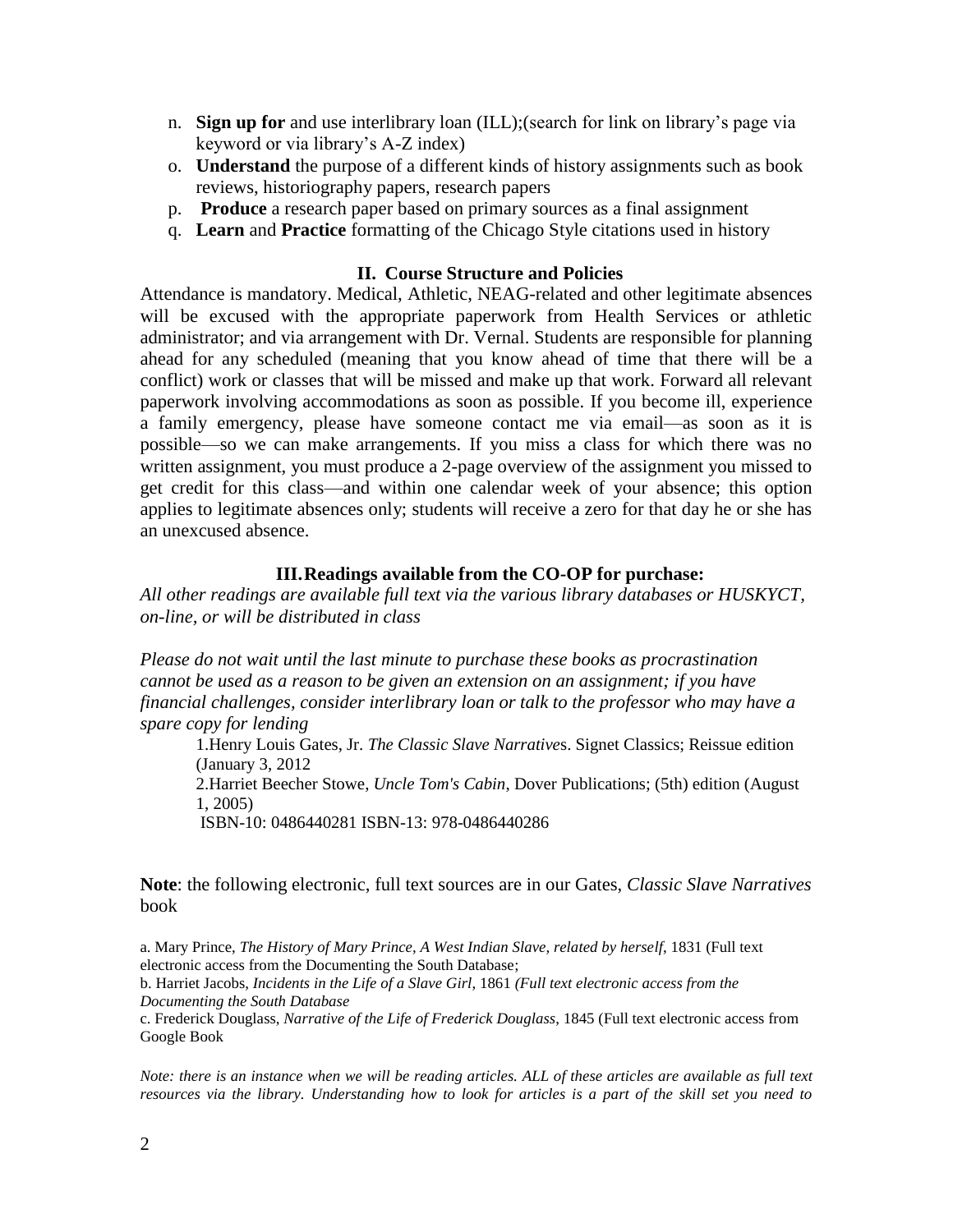*acquire for this class. My advice: even if you are going to read it the night before (which is not recommended), try to download it before that time. Please see me if you have any questions about accessing these articles and the library staff is happy to assist you.*

Please be advised that you must complete all assignments for this course to receive a grade for this course;

50 points 5 Reading Responses @10 points each; see weekly descriptions

20 points Discussion board for week 3

200 points Final paper (15 pages)

 200 points: Participation (in weekly discussions): the quality of the discussion rests on your engagement with the weekly readings. **Each student is required to write a reading response for the assignments** (typed, paginated, single-spaced, stapled, if you are handing it to me) due in class.

50 points First paper

30 points (Library Assignment)

#### **V.** *Citation Style and Paper Format*

The citation style for this class is based on the Chicago Manual of Style. We will practice this style in class throughout the semester so that you can become deft at formatting your papers*.* It is your responsibility to use the correct formatting for your final papers, having been given many opportunities to practice. Final papers must be justified—aligned straight on the left margin *and* the right margin— paginated, double-spaced, with oneinch margins all around. A separate title page should include your name, the title of the paper and the course and the due date of the paper for all formal papers. Informal writing, such as reading responses, should be single-spaced and copied into HUSKYCT so that we can keep a record of it. Remember to take advantage of the University's Writing Center for additional assistance. Please see me during office hours if you have questions about the class and your assignments. If my office hours conflict with your class schedule, please make an appointment to see me—this is generally true of other faculty members.

#### **VI. General Assignment Guidelines**

For all of our readings and discussions, ensure that you can provide *an overview/summary of the major themes and arguments*, *an explanation of the type of source material you are reading, and can detail two examples used to support the argument* All assignments need to be brought to class. In case of an absence, please post to HUSKYCT by class time. Any assignment not posted or handed in by class time will be considered late.

**VII. Weekly Course Guide**

**Week One, Jan 17, 19 Slavery and the Law: The Code Noir and Cape Colonial Laws Major question to consider What can slave laws tell us about slavery and slave societies?**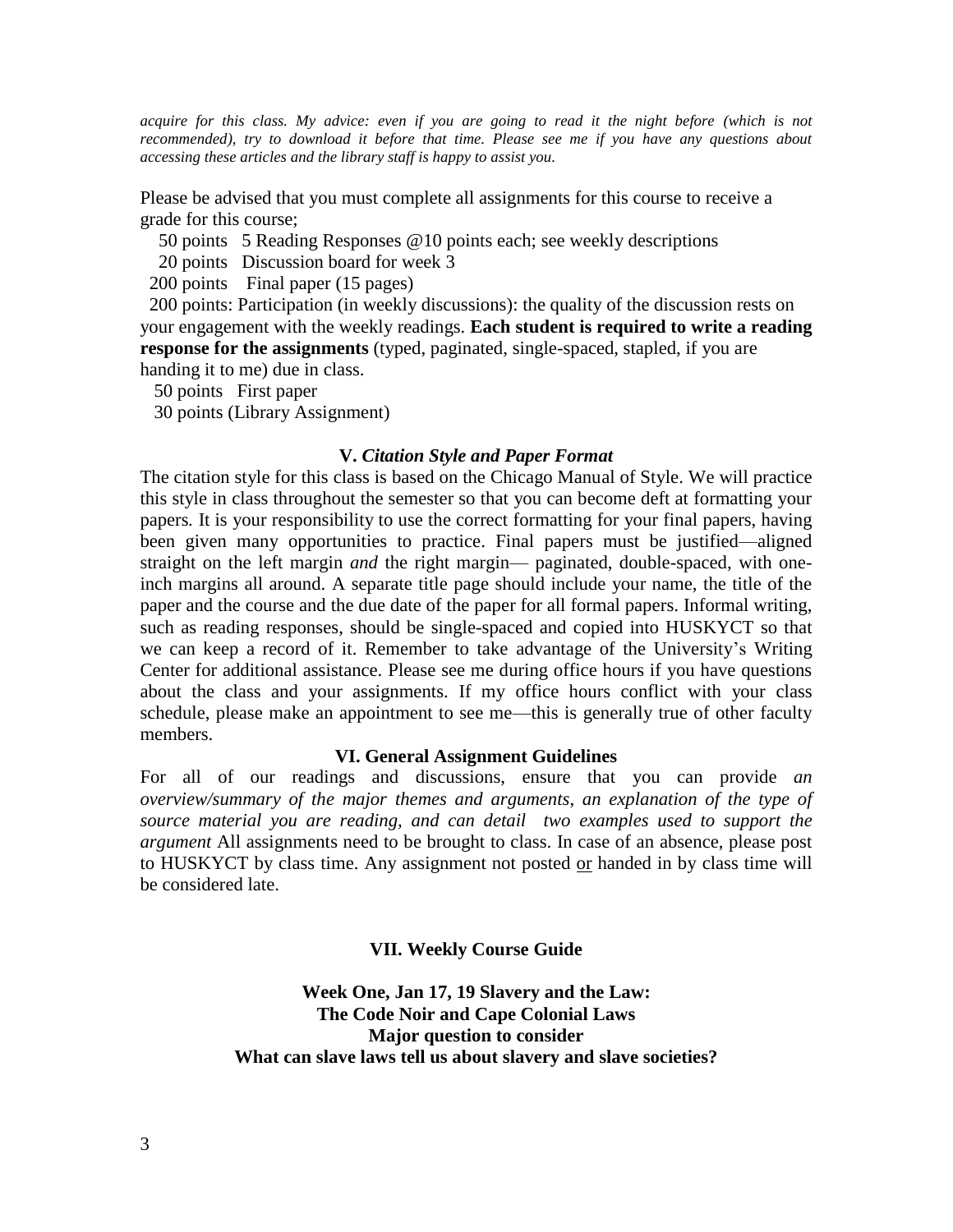## **Tuesday, Introduction; Course Overview; Syllabus Review**

Tasks: 1. Please read your class *syllabus*: familiarize yourself with the course goals, structure, policies, paper format, citation styles, and discussion guidelines/questions, and what to do in case of illness and missed assignments. Every professor has his or her own style and idiosyncrasies and you should learn them immediately. Mine include these: *no texting and internet use in class; you will not be allowed to use your cell phone or computer in class if you use them in ways that are not class related. If you are late, enter the classroom as unobtrusively as possible; and finally, I am not your printer; Your long assignments, your two papers for example, will require that you post them online; your weekly assignment will require that you hand them in class and that means you need to address your ink and printing card needs before class. There are no unscheduled or unannounced assignments for this class, so please use the syllabus to keep track of due dates and allot yourself enough time to submit your assignments.* 

The default email for this class is your UCONN Email. It is your responsibility to check that email for all classes because PeopleSoft, HUSKYCT, and all other UCONN related sites are linked to your UCONN Email and not any other personal sites you like to use like yahoo or Hotmail. If there has been some technological advancement on this issue, make sure your UCONN email is forwarding to your other account. You may miss important class email updates because you do not check your UCONN email often.

Please decide if you are staying in this class; and if so, please purchase the books. Procrastination on your part in buying your course materials will not be accepted as a legitimate reason to hand in assignments late. We move on to our regular class work immediately.

Note cards: Place all of the following information on a note card so that I can get to know you a little better:

1. Please write your name, email and contact information and second alternate email

2. **Diagnose your own writing**: *what are your strengths, weaknesses and what do you want to/need to work on?*

3. **Journal Entry**: *Why am I a history major? What do historians do and what kinds of questions do they ask? What kinds of jobs are suitable for a historian's skills based on your knowledge at this time? What kinds of history are you interested in? For example, History of the US South, 20th century US history, African history, Middle Eastern history, Military history.*

4**. Thoughts/Images of Slavery**. *What do you already know about slavery and antislavery (the abolitionist movement)? What would you like to take away from this course?*



**1/17 Theme: Making a Slave Society** (In class work; how to read primary sources), "**Code Noir**" We will begin this in class—time permitting—and you will read this before you return to the next class alongside the Cape Colonial laws and produce a reading response.

**Homework for 1/19:** Please finish reading the Code Noir. See questions in the next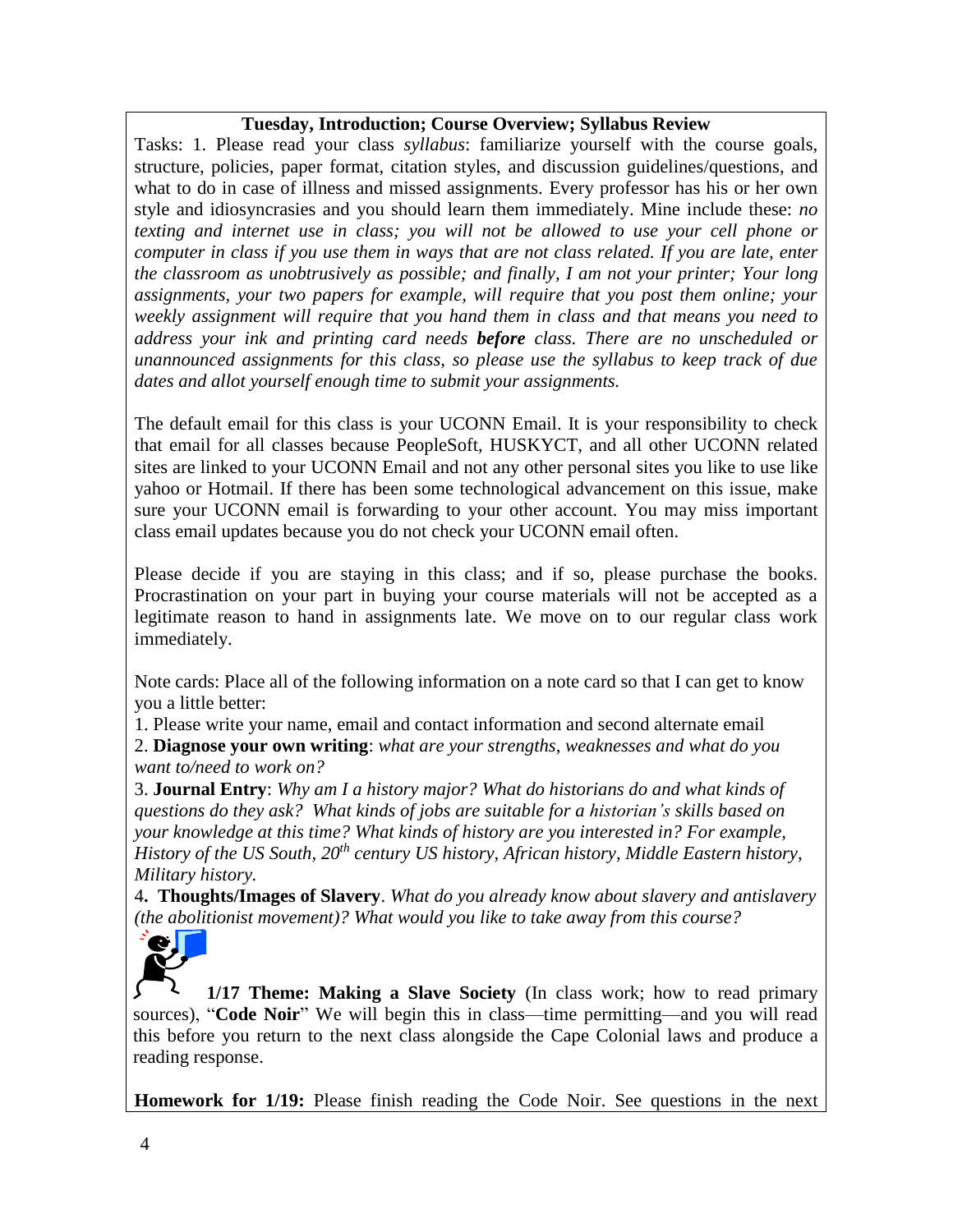section for both the Code Noir and the Laws of the Cape Colony. Your first writing assignment is due on Tuesday January 24 in class. Here are the questions you need to answer:

RR#1.What can these two sets of laws tell us about concerns in the (a) Francophone slave colonies and the Dutch colony at the Cape? 2. In which specific ways do the concerns overlap and in what ways are the concerns distinct? Please provide specific evidence related to the legal clauses in each document to support your point. 3. (Please note that the code noir document on HUSKYCT has other sources attached at the end of the document; the *code noir* ends on page 6)

# **Week Two, Jan 24, 26 Slavery and the Law: Virginia's Slave Codes Questions for consideration:**

## **How do Virginia's concerns as a slave society mirror/diverge from our previous discussion?**

**Jan 24 Discussion** of Code Noir and the Laws of the Cape Colony (See your reading response questions above). Read Richard Ligon for homework. See access information below. Via the web link below look for details about Barbados as an example—of early race relations and labor organization. For homework see the links below for the Virginia slave codes.



## **Homework for 1/26: In-class work: Virginia's slave codes (this assignment can take up to 1 hour)**

Please see the specific instructions below. I would like you to read the summary of the laws in source #1. It is 1 page so should not take more than 15 minutes to review. What will take longer is selecting at least 3 of the statutes in the second source. These statutes vary from a few sentences to some that are 2 pages. Whichever one you select everyone is responsible for reviewing 3. You should come to class prepared to say something about the three you selected and with a general impression of what you learned. We will use class time to delve deeper.

Source 1: this will give you a very good overview of the laws of Virginia and the various amendments to them between 1640-1705

**<http://www.history.org/history/teaching/slavelaw.cfm>**

**Source 2** Read the transcript and then look to the right of the screen for the box called "related articles." Everyone is responsible for clicking on at least three of the related articles. Some of them are only a few sentences

**[http://www.encyclopediavirginia.org/\\_An\\_act\\_concerning\\_Servants\\_and\\_Slaves\\_17](http://www.encyclopediavirginia.org/_An_act_concerning_Servants_and_Slaves_1705) [05](http://www.encyclopediavirginia.org/_An_act_concerning_Servants_and_Slaves_1705)**

# **Source 3:**

Examine this index on slaves from a Virginia statute book to explore what legal and other concerns emerged when a society becomes a slave society.

Samuel Shepherd, ed., The Statutes at Large of Virginia, from October Session 1792, to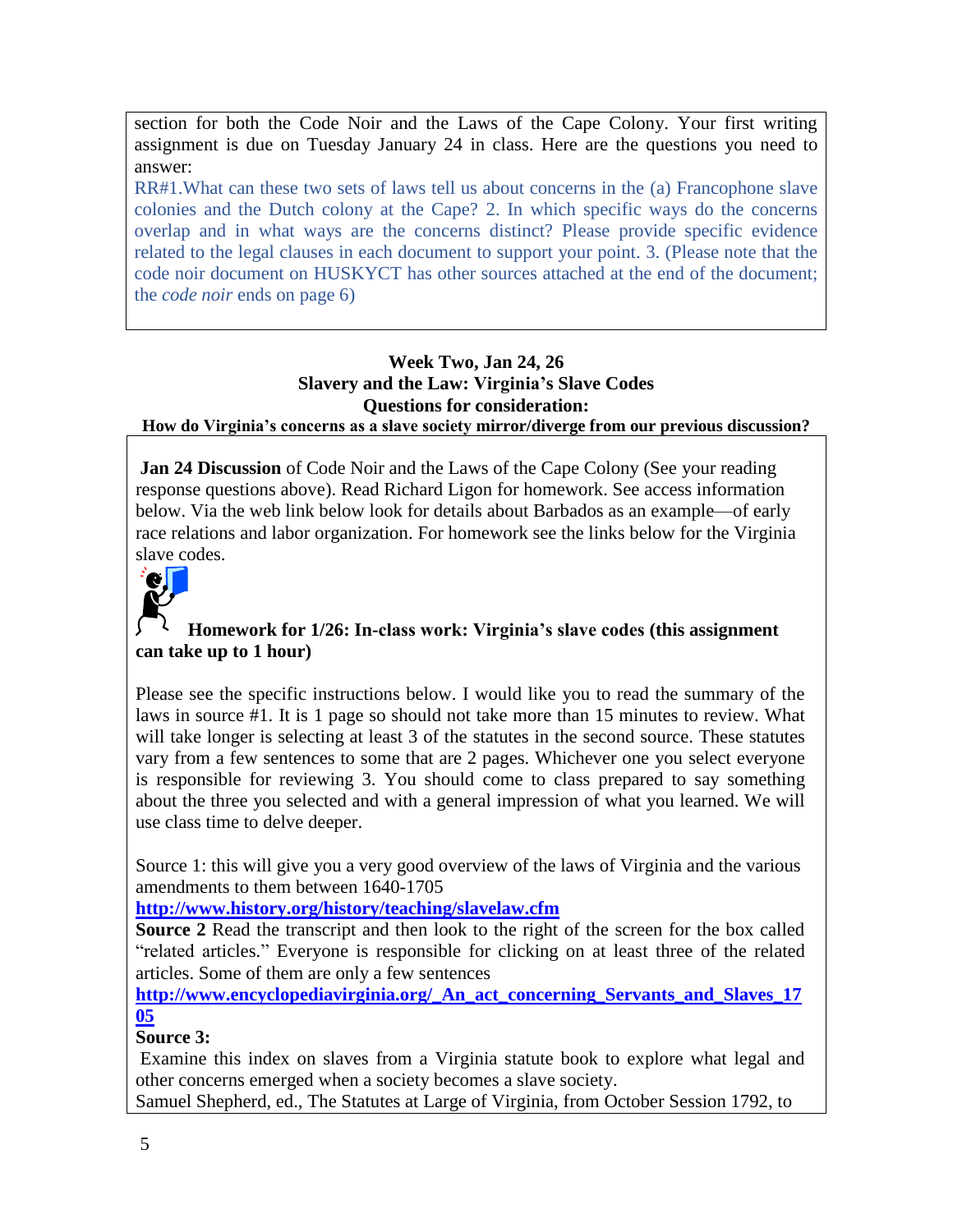# December Session 1806(Richmond: Samuel Shepherd, 1836)

Index Entries under: **Slaves**

#### State: **Virginia**

**The numbers after each entry are just the pagination in the book from which the excerpt was drawn**

SLAVES To be registered in certain cases 66 Penalty for neglect 66 Penalty how applied 67 May be removed into the state from Alexandria county district of Columbia 76 What an unlawful meeting 108 Persons may be summoned to assist in executing a warrant 08 Proviso 108 Attempting to ravish white woman how punished 119 Penalty for deporting or carrying off 123 Construction of act 123 Penalty on masters of vessels allowing slaves to come on board in certain cases 123 Defendant may be held to bail 124 Black or mulatto orphan not to be taught reading writing &c 124 What deemed unlawful meetings 124 Not to affect white persons 124 When to be registered 127 When copy of act to be posted at courthouse door 127 Brought into state may be sold &c 251 Duty of magistrate on complaint 251 Jury to be impaneled 251 Slave to be sold 251 Proceedings where owner is not in the county 252 Appropriation of proceeds of sale 252 Penalty on persons bringing slaves etc. 252 Slave guilty of crime brought in not to be paid for if executed 252 Emancipated slaves forfeit freedom by remaining in state twelve months 252 May be sold by overseers of poor 252 Overseer of poor to take oath 252 If cast in prosecution to pay costs out of county levy 252 Power of executive to remove slaves out of state 252 Act to be given in charge to grand juries 253 Person leaving state with view of returning may bring back his slaves 290 Where land extends across state line owner may work his hands on each side 290 Inhabitant of other states may bring produce to market with his slaves 290 Going at large and hiring themselves how to be dealt with 372 Penalty for burning barns stables corn houses or other houses 377 Penalty for burning stacks &c 377



# **Homework for discussion in class Jan 31.**

Richard Ligon, *A True and Exact History of the Island of Barbados* 43-56, extracts and review the two page from this online exhibit:

[http://ldhi.library.cofc.edu/exhibits/show/africanpassageslowcountryadapt/sectionii\\_introduction/barbados](http://ldhi.library.cofc.edu/exhibits/show/africanpassageslowcountryadapt/sectionii_introduction/barbados_influence) [\\_influence](http://ldhi.library.cofc.edu/exhibits/show/africanpassageslowcountryadapt/sectionii_introduction/barbados_influence)

http://ldhi.library.cofc.edu/exhibits/show/africanpassageslowcountryadapt/sectionii\_introduction/barbadian s in carolina

## **Week Three, Jan 31, Feb 2: Caribbean Slave Societies We will consider themes of social status, race, and labor**

Jan 31: Discussion of Ligon and website Reading Response #2 is due; it includes Ligon and the following excerpts: accessed via HUSKYCT if not distributed in class



**Homework for discussion on Feb 2** "The Negros of Jamaica, 1707 (4 pages) Read for class and for your reading response, "Social Structure of a Slave Society, 1789, (7 pages), "Population of the British West Indies" (1 paragraph), "Jamaica Social Status, (3 pages) and prepare your reading response for February 2.

Give at least one example for each point that you are making along with the page numbers. These readings are not digested via skimming so please allow yourself sufficient time. 1. What are the different views of (a) law/the law and how it is meant to work; and how it does or does not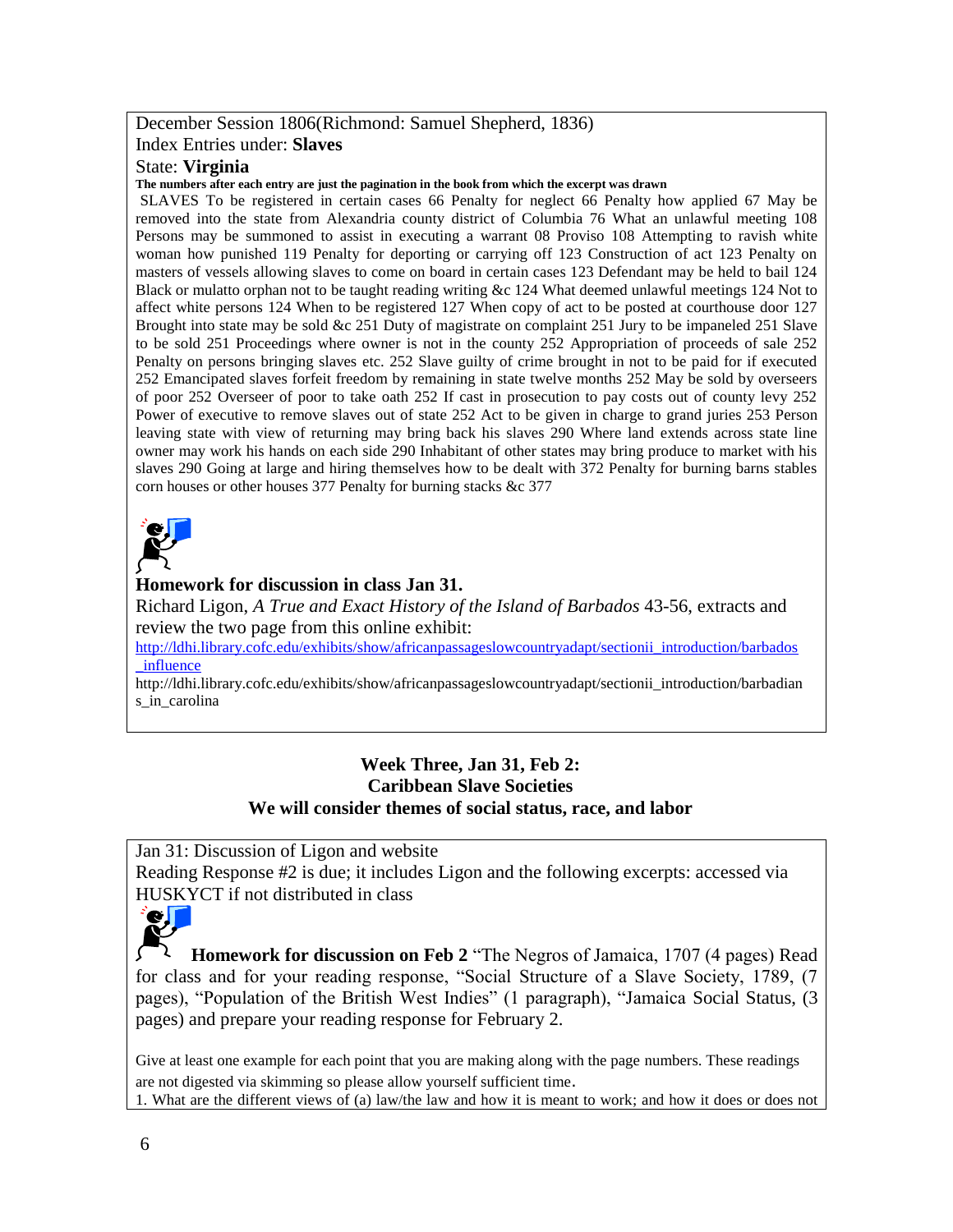work. Be sure to say something about the different vantage point—for the slaves—as well as the planters. Your answers should be drawn from different excerpts.

2. What are the different views of religion that you find in the readings Be sure to say something about the experience of the slaves well as the planters—again drawn from different excerpts.

3. What can you say demographically about the patterns you find in the early period—17th century and later periods? Look at the population figures.

4. What are the sights, sounds, and feelings that comes with this plantation regime in the Caribbean? Give specific examples.

5. The excerpt labeled "4" starting on page 203 has a very different tone than the preceding readings. What is the context in Cooper's, (the missionary) work is being excerpted and deployed here? Who is the audience and why the particular tone? (Another way of asking this is: in what context is the missionary's work being excerpted--not by me, but by the authors who are using it to make a point).

6. Slavery comes to create a very distinct legacy of social and racial differentiation. What does this differentiation look like? What can you tell about the mature slave societies that have now emerged from the more experimental, evolutionary period especially based on except 73 and excerpt 74.

7. What does this differentiation mean for free people of color? What might all of these observations that you have made from these readings mean for those who are reform-minded? What would be your angle if you were going to attempt to reform these societies without ending slavery?

8. Explain what has happened with your own knowledge base of slavery after this and the preceding readings —meaning what do you now know and understand that was perhaps vague or unknown to you before? I am looking for a well-crafted paragraph on this because you will have to do this kind of reflection as you think about your paper topic.

# **Week Four, February 7 and 9**

#### **We do not meet in person this week; we meet online-only**

Dear Students: our class will meet online the week 4 which covers our class period for Feb 7 and Feb 9. We will instead be having a discussion online where you will post a discussion to the prompt.

#### Discussion board: Response #3

In the last few weeks we have been exploring how slave societies emerged. The intersections of law and identity and the attempts to police the boundaries of race and social status through the law have been our primary preoccupations. In this unit you will:

Review the runaway slave ads below. After reviewing the ads, you will write a 250 word response to the discussion prompt. You will then respond to at least 2 of your classmates in posts that are each 250 words.



Sources: (1) runaway slave ads/ distributed and/or on HUSKYCT: Review the ads (2) CT runaway site:

http://runawayct.org/

Search the site for Hartford. From this list, choose any 20 of the ads and make a chart and take notes for yourself. You will need to make reference to the enslaved in your discussion posts so take notes or print so that you don't have to search again.

Discussion prompt: we have read the legal codes governing slavery which gives us an idea of what slave owners and legislators had in mind. The slave ads show us how these laws were contravened and broken as slaves tried to make their escape. What do these ads reveal about the slave society envisioned by the legal codes, the lives slaves led, and their attempts to escape slavery?

**Week 5 February 14, 16 Problematizing Slavery**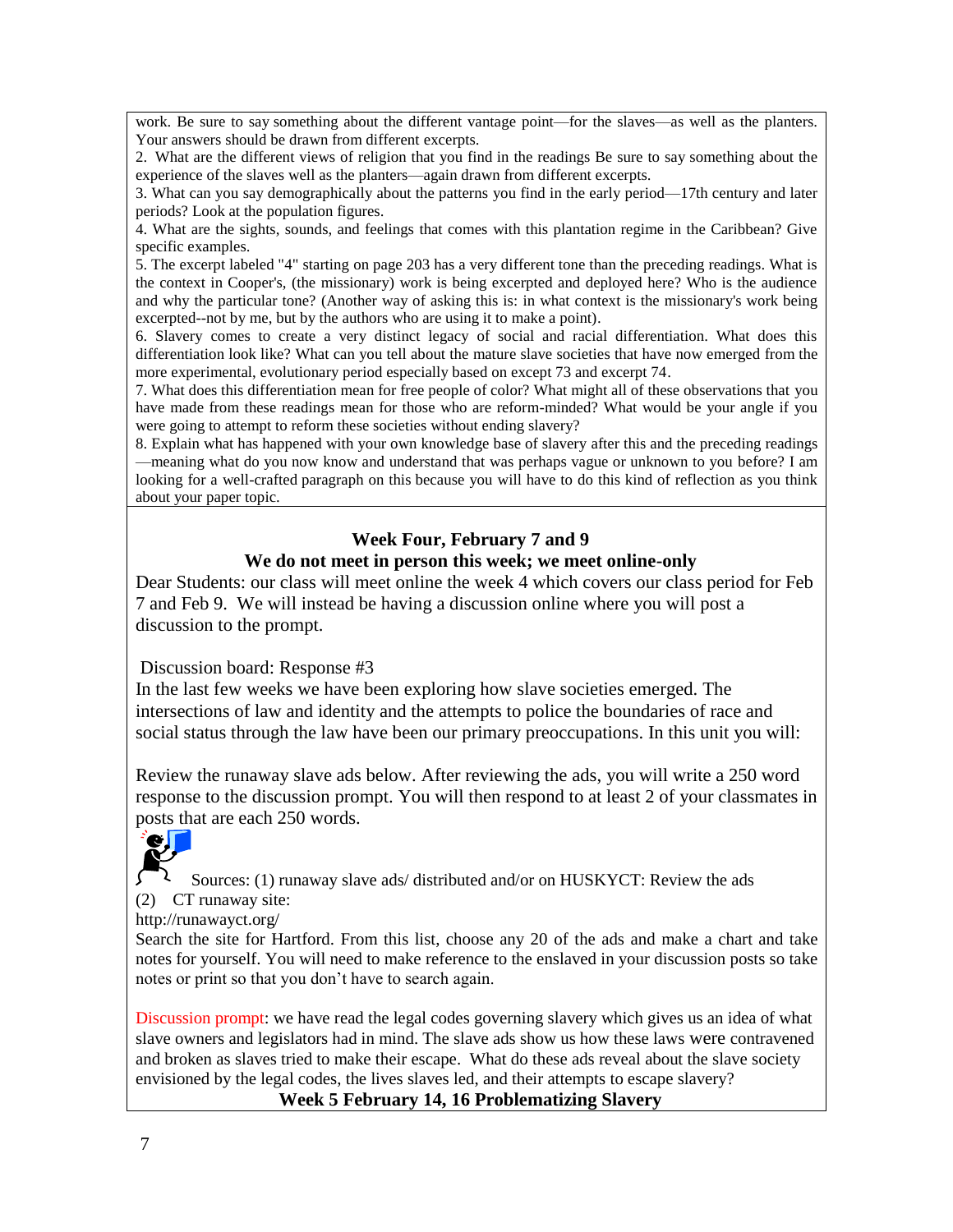### **Pondering Slavery's Dilemmas February 14: In-class work: reviewing the online discussion** C I

Homework for February 16, Response #4, De Tocqueville, chapter 18, on slavery (HUSKYCT)—about 24 pages and Jefferson, "Notes on the State of Virginia" page 236- 238 (HUSKYCT)

Jefferson and de Tocqueville examined the implications slavery of slavery for American's democracy. What impact did they think slavery had on American society?

#### **Week 6 February 21, 23 Week 7 February 28, March 2 Paper Workshops**

Students are required to participate in the drafting and revision portions of this workshop, including individual appointments with Dr. Vernal **Papers are due via HUSKYCT Monday March 6**

## **Week 8 March 7, 9 Gradual Emancipation: Massachusetts and Pennsylvania**

*March 7: In-Class work-gradual emancipation: Pennsylvania and Massachusetts [http://avalon.law.yale.edu/18th\\_century/pennst01.asp](http://avalon.law.yale.edu/18th_century/pennst01.asp) <https://www.masshist.org/endofslavery/index.php?id=54>*

*March 9: Frederick Douglass, Narrative of the Life of Frederick Douglass,* See the Gates book*: read in two part Monday and Wednesday.* Reading Response #4 questions due March 9.

1. What is Douglass's experience of discipline, his labor history and family? 2. How did Frederick Douglass understand his "life" as he reflects from an **adult** and a **male** vantage point? 3. What were its lessons for him and his peers and for Northern and Southern whites? 4. What was Douglass' assessment of both his **male** and **female** slave owners and what does his views have to do with the commonplace ideas that slavery corrupts the slave owners and society as a whole? 5. What are some of the differences between urban and more rural plantation life? 6. What are the characteristics of the Northern society Douglass encounters? 7. What are the competing definitions of freedom and which does Douglass identify with? 8. How does Douglass treat the theme of religion in the narrative? 9. What information and networks did slave access to try to (a) ameliorate their condition and (b) escape slavery.

*Just a heads up that we are reading our slave narrative book when we come back from break. First up Equiano up to chapter 6*

> **March 14, 16 Spring Break Week 9 March 21, 23 Slave Narratives**